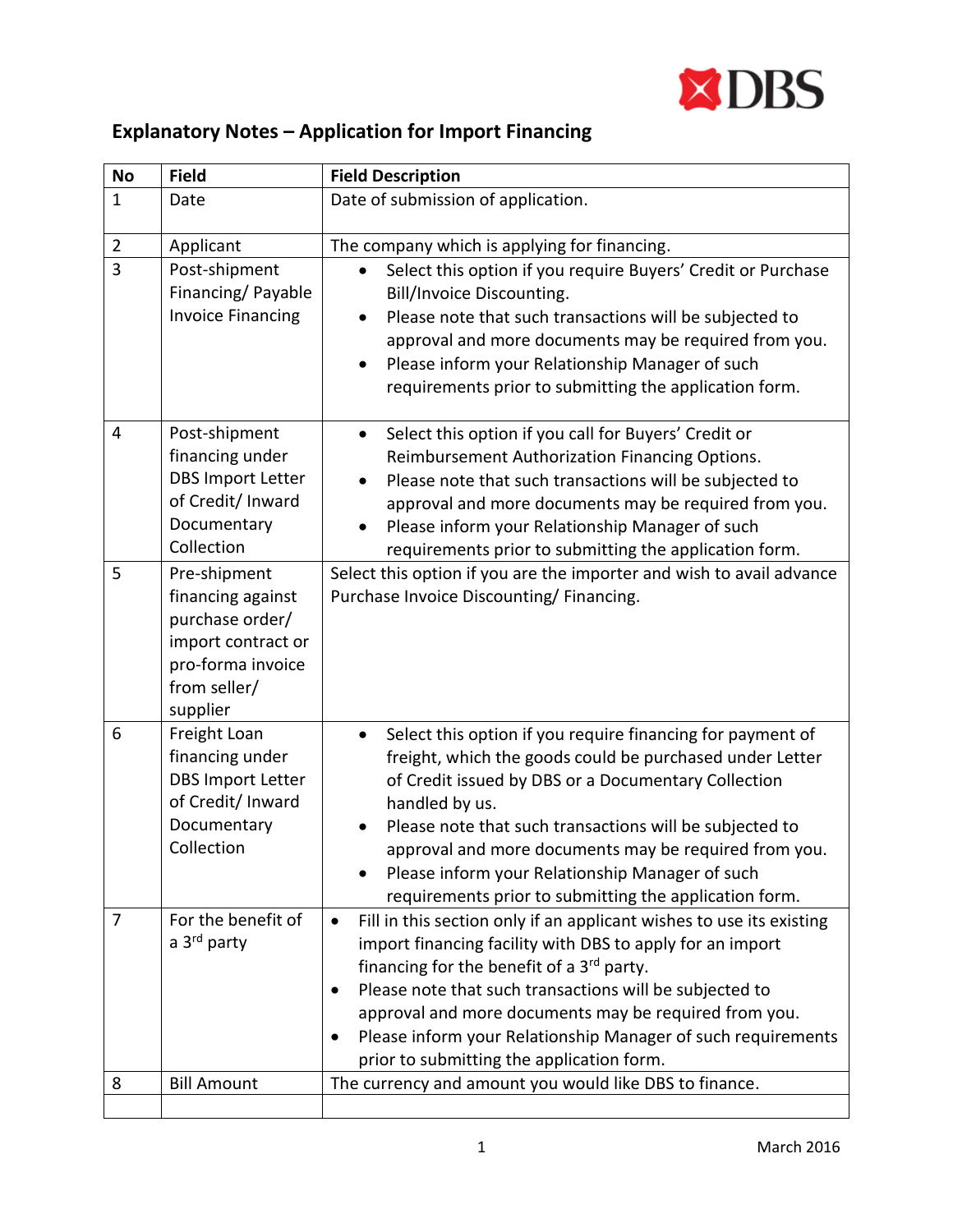

| $\boldsymbol{9}$ | <b>Brief Description &amp;</b><br>quantity of goods        | Description of the goods to be financed and its quantities                                                                                                                                                                                                                                                                                                                                                                                                                                                                                                                                                                                                                                                                                                                                                                                                                                                                                                                                                                                                                                                 |
|------------------|------------------------------------------------------------|------------------------------------------------------------------------------------------------------------------------------------------------------------------------------------------------------------------------------------------------------------------------------------------------------------------------------------------------------------------------------------------------------------------------------------------------------------------------------------------------------------------------------------------------------------------------------------------------------------------------------------------------------------------------------------------------------------------------------------------------------------------------------------------------------------------------------------------------------------------------------------------------------------------------------------------------------------------------------------------------------------------------------------------------------------------------------------------------------------|
| 10               | Financing<br>Currency<br><b>Financing Period</b><br>(days) | The currency which you want the loan to be in. It usually should<br>be of the same currency of the loan facility granted.<br>The tenor of the financing period. The maximum should fall back<br>to the tenor granted under the facility.                                                                                                                                                                                                                                                                                                                                                                                                                                                                                                                                                                                                                                                                                                                                                                                                                                                                   |
|                  | <b>Forward Contract</b><br>No                              | If the bill currency and the loan currency are different, an<br>exchange rate is required. If you have contracted a rate with our<br>dealer, please indicate the contract number.                                                                                                                                                                                                                                                                                                                                                                                                                                                                                                                                                                                                                                                                                                                                                                                                                                                                                                                          |
| 11               | Documents<br>Attached                                      | List down the documents you have submitted to us together with<br>the application as well as the number of copies.                                                                                                                                                                                                                                                                                                                                                                                                                                                                                                                                                                                                                                                                                                                                                                                                                                                                                                                                                                                         |
| 12               | Disbursement<br>Instruction                                | Select one of the modes of payment you would like the funds<br>$\bullet$<br>to be remitted to your supplier/ seller.<br>If you are applying for Post-shipment Financing under DBS<br>$\bullet$<br>Import Letter of Credit/ Inward Documentary Collection you<br>are not required to fill in the information.<br>This section is mandatory for Post-shipment Financing/Payable<br>$\bullet$<br>Invoice Financing, Pre-shipment Financing and Freight Loan<br>Financing.<br>For funds to be remitted by electronic transmission (i.e.<br>٠<br>telegraphic transfer), you are required to provide us<br>information of the name and address of supplier, your<br>supplier's reference and as well as the name of the supplier's<br>bank and their bank account number.<br>For funds to be remitted via cashier's order/ draft, you are<br>$\bullet$<br>required to provide name and address of the supplier.<br>For funds to be credited to your account, please inform your<br>Relationship Manager of such requirements prior to submitting<br>the application form as this is by special arrangement only. |
| 13               | Please debit all<br>charges to our<br>account no           | Indicate the account number you like us to debit the handling<br>charges.                                                                                                                                                                                                                                                                                                                                                                                                                                                                                                                                                                                                                                                                                                                                                                                                                                                                                                                                                                                                                                  |
| 14               | Settlement<br>Instruction                                  | Please indicate the account number you would like us to debit<br>the loan amount plus interest on due date.<br>If no specific account number is indicated, we will proceed to<br>debit your account with us which is denominated in the same<br>currency as the financing currency.                                                                                                                                                                                                                                                                                                                                                                                                                                                                                                                                                                                                                                                                                                                                                                                                                        |
| 15               | Authorized<br>Signature(s) and<br>Company Stamp            | Please sign according to the signing mandate given to the Bank.<br>Affix Company Stamp only if the company stamp is part of your<br>signing mandate.                                                                                                                                                                                                                                                                                                                                                                                                                                                                                                                                                                                                                                                                                                                                                                                                                                                                                                                                                       |